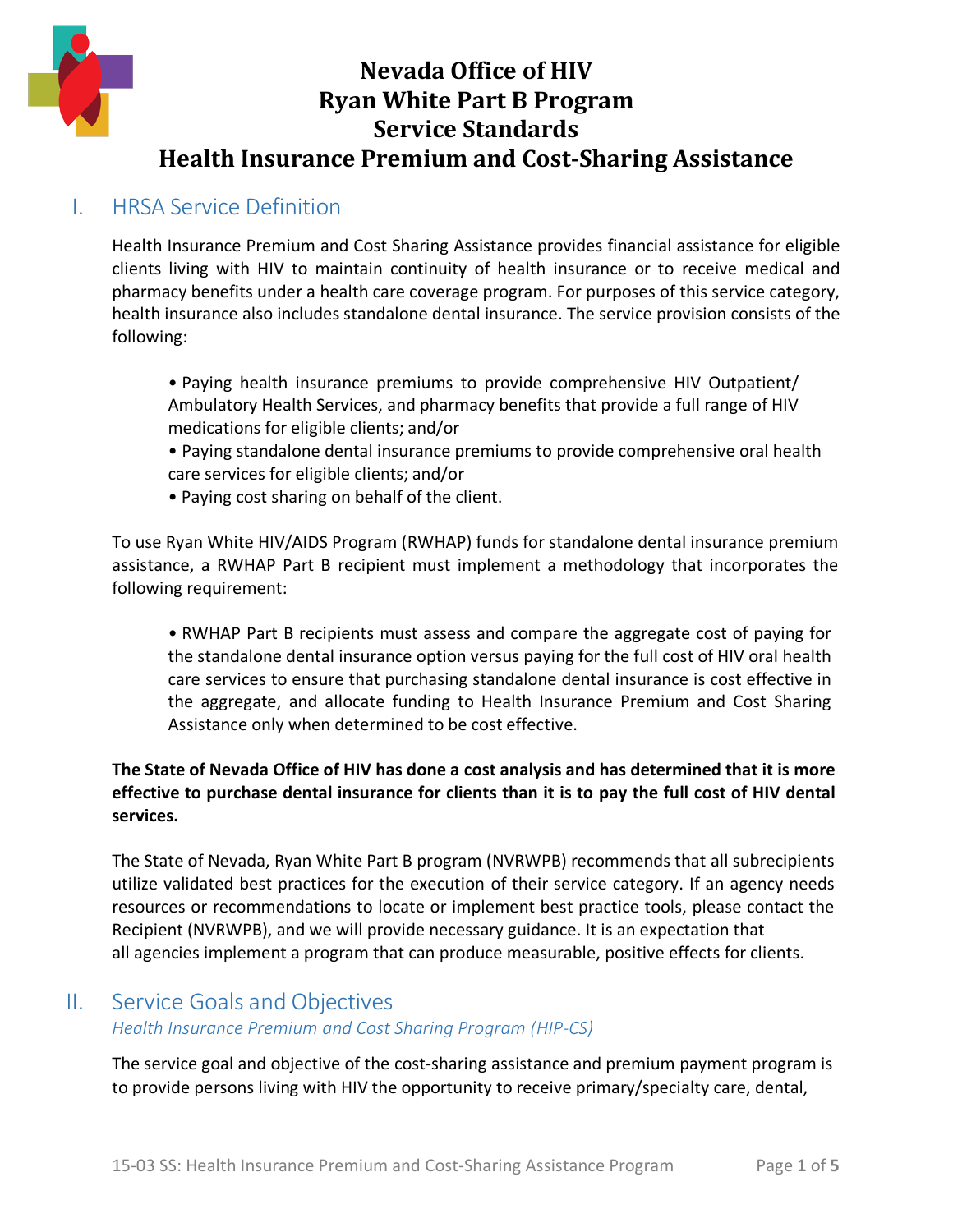

and vision services for monitoring and maintenance of their HIV for overall health. For the purposes of this service category, in alignment with the HRSA Service Definition, NVRWPB will fund cost-sharing assistance and premium payments to provide comprehensive health care services for eligible clients enrolled in a Marketplace Health Insurance plan or to provide standalone dental insurance premium payments to receive medical and pharmacy benefits under a health care coverage program. NVRWPB will also fund payment of pseudo-insurance products for medical to provide eligible clients with comprehensive medical coverage.

**There is a service cap per grant year of \$3,000 per enrolled client for HIP-CS services. There will be no exceptions to this policy. There is a service cap per grant year of \$400 per enrolled client for vision frames and lenses. Please be advised that the \$400 service cap for vision frames and lenses is included in the \$3,000 overall HIP-CS service cap per grant year.**

### III. Currently Funded Health Insurance Premium and Cost Sharing Services

- *A. Health Insurance Premium and Cost Sharing(HIP-CS)*
	- 1. Dental Insurance Premium Payment
	- 2. Membership Fee (Medical)
	- 3. CSAP Claim Payment (Medical)
	- 4. CSAP Claim Payment (Dental)

## IV. HIP-CS Services Eligibility

Before services are provided under this Service Category, provider agency staff must ensure current NVRWPB eligibility enrollment by using the CAREWare's Eligibility and Enrollment Fields tab.

The following eligibility criteria are specific to HIP-CS Services: Client has been referred to a NVRWPB HIP-CS services provider from another NVRWPB funded program, has sought out assistance of the agency through self-referral, or has received a referral from an outside NVRWPB provider. If the client is referred to the HIP-CS Services Provider from a non-NVRWPB provider, the HIP-CS Services Provider is responsible for notifying the originating non-NVRWPB provider that the client is now accessing services and the HIP-CS Services Provider is responsible for logging the referral in CAREWare.

## V. Service Delivery

NVRWPB funds may only be used to pay for any Ryan White HIV/AIDS Program services not covered or partially covered by the client's private health plan. NVRWPB cost-sharing assistance funds may not be used to pay for services that are out-of-network, unless the client is receiving services that could not have been obtained from an in-network provider.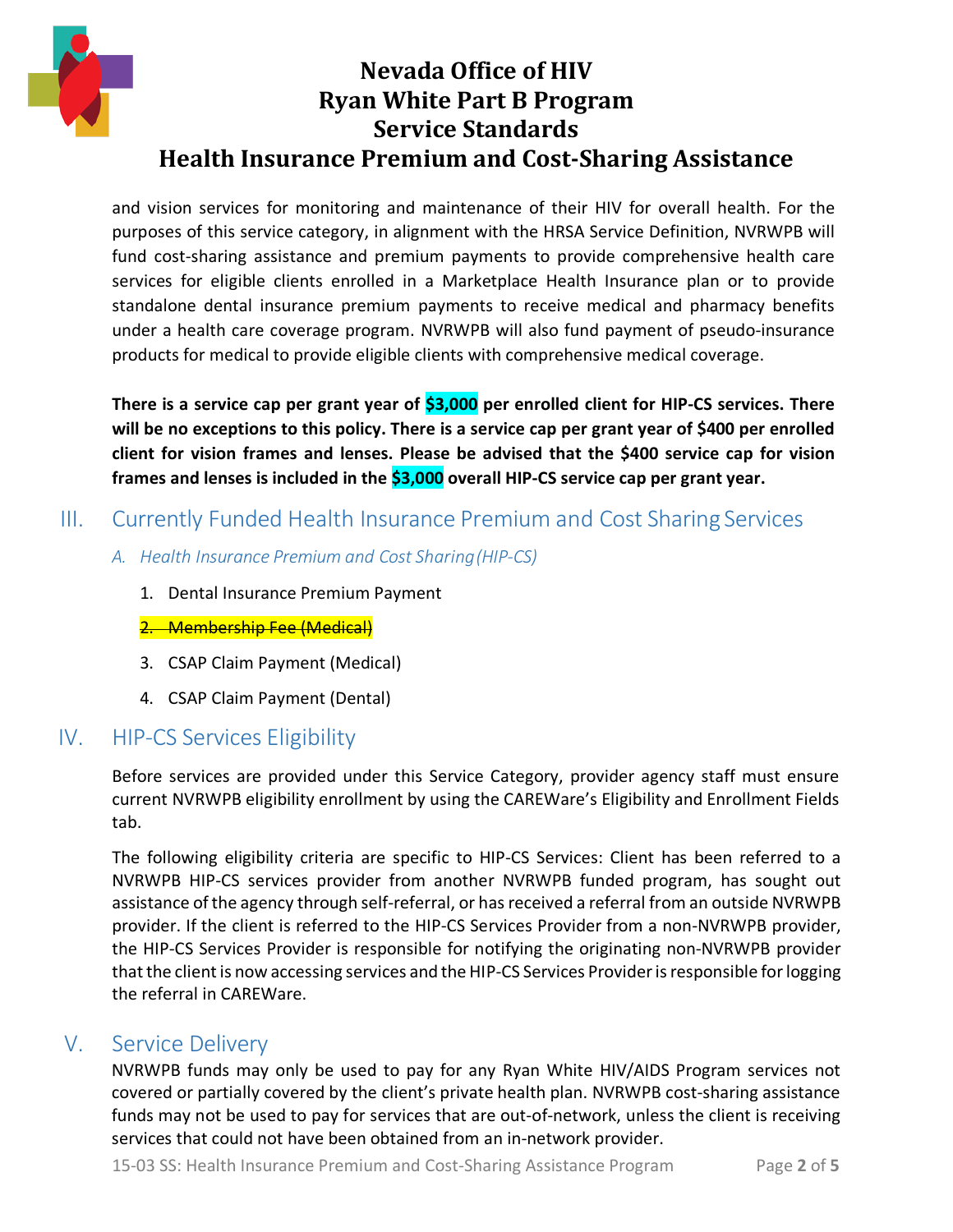

NVRWPB HIP-CS funds may be used to make past-due premium, co-pay, and deductible payments so long as the client is eligible on the date of the requested service (i.e. the day the request is made for the past-due premium payment), if the payment is cost effective in the aggregate, and if the past-due bill is not in collections. These payments can only be made for past-due premiums, co-pays, and deductibles for insurance that include at least one drug in each class of antiretroviral therapeutics and appropriate out-patient ambulatory services.

For prospective premium payments, if a health insurance plan requires payment for a period of time such as a quarterly or binder payment, HIP-CS funds may be used for payment of that period of time that may in certain instances exceed the client's current eligibility period. For example, a client requests payment of a Medicare Part D insurance premium, which provides coverage for an entire quarter from January to March, but the client is only eligible from January  $1^{st}$  to February 28<sup>th</sup>. In this instance, HIP-CS funds may be used to pay for this quarterly premium payment.

#### **A client MUST be NVRWPB eligible to receive the following services:**

#### **1. Dental Insurance Premium Payment**

A dental insurance premium payment made to an approved dental insurance provider for an insured client's dental service(s).

#### **2. Membership Fee (Medical)**

A payment of a Medical Discount Program enrollment fee that allows eligible clients, who do **not** qualify for a traditional health insurance plan, access to discounted providers in a managed network.

#### **3. CSAP Claim Payment (Medical)**

A co-payment and/or deductible payment to a medical provider for an insured client's HIVrelated medical service(s).

### **4.CSAP Claim Payment (Dental)**

A co-payment and/or deductible payment to a dental provider for an insured client's HIVrelated dental service(s).

## VI. Licensing, Knowledge, Skills, and Experience

Health Insurance Program and Cost Sharing Assistance Program coordination and processing services are provided by non-medical personnel who has at least six months of relevant experience in any of the areas of outreach work, community services, supportive work with families and individuals, aging, supportive work with youth, corrections, fiscal services, or public relations. The minimum educational experience shall be a high school degree or GED. It is highly recommended that personnel responsible for reviewing and approving qualifying premium payment, deductible payment, co-payments, and membership fee payments have relevant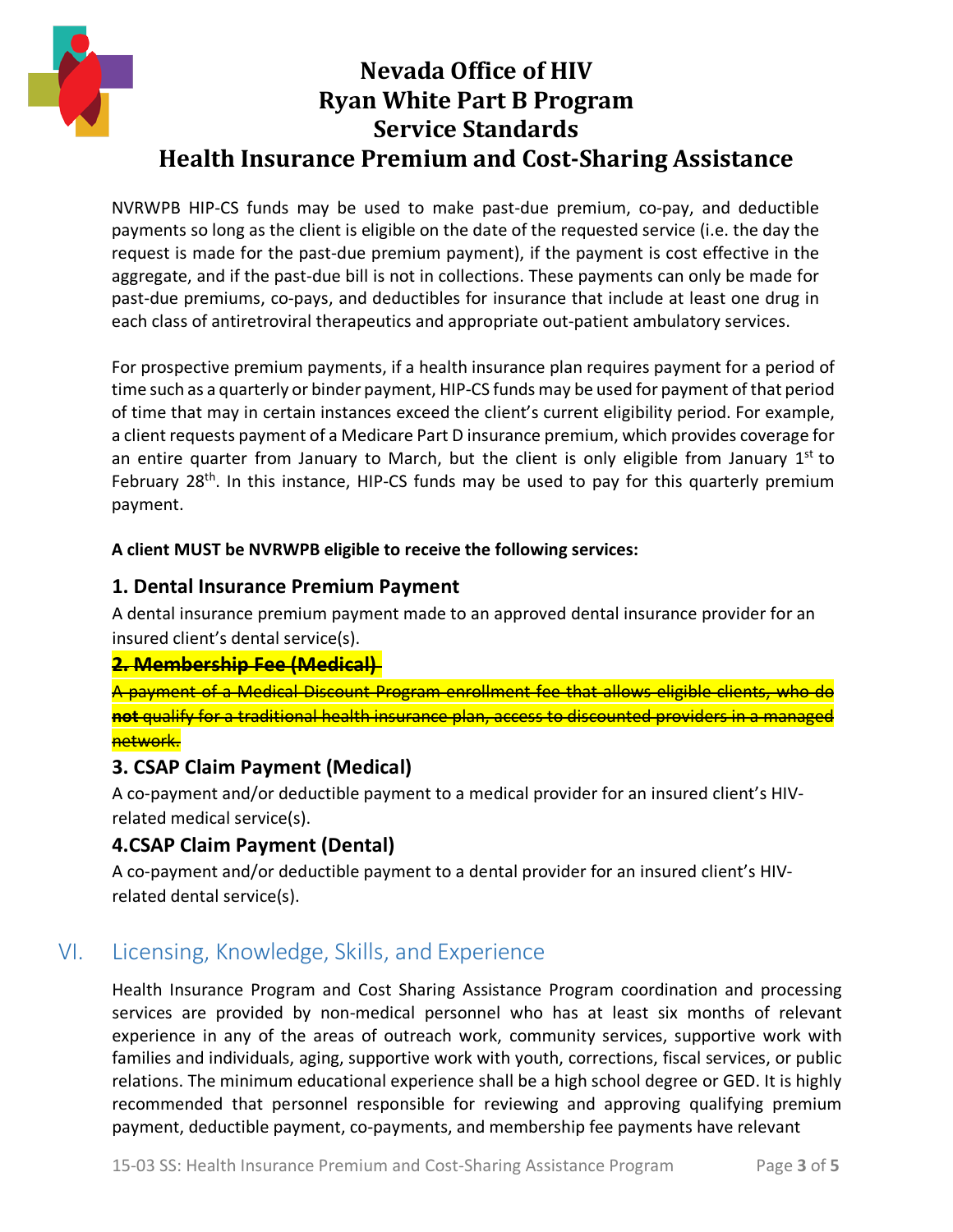

medical, coding, billing, and/or fiscal experience. If qualified individuals do not have relevant and current experience related to working with individuals living with HIV, they must receive HIV specific training within six months of hire.

#### VII. Summary

These service specific standards shall be followed by all funded providers that provide NVRWPB funded Health Insurance Premium and Cost Sharing Services. It is expected that all providers follow these standards as well as the National Monitoring/Fiscal Standards and HRSA Policy Clarification Notices. Provider organizations and staff may exceed any of these standards as part of the program delivery.

### VIII. Recommendations

All NVRWPB funded providers are to adhere to these service category specific standards, program standards, the primary program standards and ensure that they are familiar with their individual NVRWPB subgrant to meet the expectations of their deliverables.

### IX. References and further reading

All NVRWPB funded providers should read their individual Part B contracts, as well as but not limited to, the Quality Management Plan and all local policies and guidelines set forth by the Office of HIV regarding the Part B program statewide. All referenced materials for this service standard are listed below:

[Federally approved clinical guidelines for the treatment of HIV](https://aidsinfo.nih.gov/guidelines)

HIV/AIDS Bureau – National Monitoring Standards [for Ryan White Part B Grantees: Program –](https://hab.hrsa.gov/sites/default/files/hab/Global/programmonitoringpartb.pdf) [Part B](https://hab.hrsa.gov/sites/default/files/hab/Global/programmonitoringpartb.pdf)

HIV/AIDS Bureau – [Policy Clarification Notice 16-02: Ryan White HIV/AIDS Program Services:](https://hab.hrsa.gov/sites/default/files/hab/program-grants-management/ServiceCategoryPCN_16-02Final.pdf) [Eligible Individuals & Allowable Use of Funds](https://hab.hrsa.gov/sites/default/files/hab/program-grants-management/ServiceCategoryPCN_16-02Final.pdf)

Las Vegas TGA – [Ryan White Part A HIV/AIDS Program, Service Standards](http://lasvegastga.com/wp-content/uploads/2018/07/0.-Universal-Service-Standards.pdf)

[Nevada Office of HIV/AIDS Policy 15-15 Standard of Care for Referral to Health Care and](http://endhivnevada.org/wp-content/uploads/2019/05/15-15-SS-Referral-to-Health-Care-and-Supportive-Services.pdf) [Supportive Services: Eligibility & Enrollment for Ryan White Part B](http://endhivnevada.org/wp-content/uploads/2019/05/15-15-SS-Referral-to-Health-Care-and-Supportive-Services.pdf)

[Ryan White HIV/AIDS Program Service Report Instruction Manual, September 2015.](https://careacttarget.org/sites/default/files/file-upload/resources/2015%20RSR%20Manual%20091215-508.pdf)

Program Guidance: Traditionally, RWHAP Parts A and B recipients have supported health insurance premiums and cost sharing programs. If a RWHAP Part C or Part D recipient has the resources to provide this service, an equitable enrollment policy must be in place and it must be cost-effective.